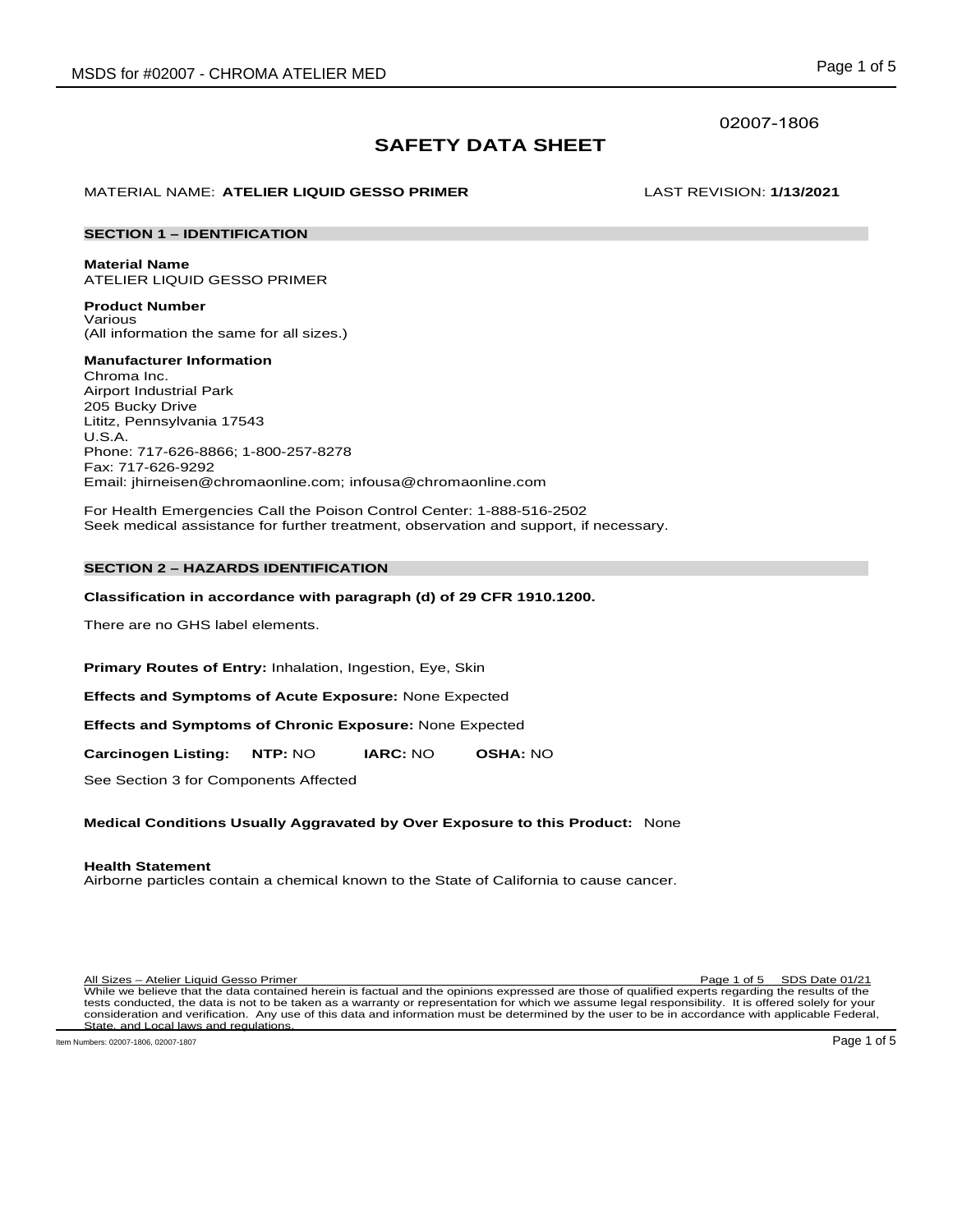# **SECTION 3 – COMPOSITION / INFORMATION ON INGREDIENTS**

| Ingredient        |                                                                                                                                                                                              | CAS# | <b>PEL/TLV</b><br>(MG/M#) | Max<br>% Weight | <b>NTP</b> | <b>IARC</b> |
|-------------------|----------------------------------------------------------------------------------------------------------------------------------------------------------------------------------------------|------|---------------------------|-----------------|------------|-------------|
| <b>NONE</b>       |                                                                                                                                                                                              |      |                           |                 |            |             |
|                   | <b>SECTION 4 – FIRST AID MEASURES</b>                                                                                                                                                        |      |                           |                 |            |             |
| <b>Skin</b>       | Wash skin with soap and water or use a product specifically formulated for water based acrylic<br>removal. If irritation persists seek medical help.                                         |      |                           |                 |            |             |
| Eye               | Check for and remove any contact lenses.<br>Flush eyes up to 15 minutes with water, holding eye lids open.<br>If irritation persists seek medical help.                                      |      |                           |                 |            |             |
| <b>Inhalation</b> | If person is showing adverse effects, remove person to fresh air.<br>Seek medical help if symptoms occur.                                                                                    |      |                           |                 |            |             |
| Ingestion         | Treat Symptomatically.<br>Never give anything by mouth to an unconscious person.<br>Seek medical help if symptoms occur.<br>If swallowed, call your Poison Control Center at 1-800-222-1222. |      |                           |                 |            |             |
|                   | Seek medical assistance for further treatment, observation and support, if necessary.                                                                                                        |      |                           |                 |            |             |

# **Advice to Doctor:**

This product carries the A.P. Seal, conforms to ASTM D4236, and is certified non-toxic by a toxicologist in association with the Art & Craft Materials Institute, Hanson, MA 02341 USA.

| <b>SECTION 5 - FIRE FIGHTING MEASURES</b>    |                                              |
|----------------------------------------------|----------------------------------------------|
| Flash Point (Method):                        | N/A                                          |
| <b>Autoignition Temperature:</b>             | N/A                                          |
| Explosion Limits in Air (% by Volume):       | Not Explosive                                |
| <b>Extinguishing Media:</b>                  | No Special Media Required                    |
| <b>Fire Fighting Procedures:</b>             | No Special Fire Fighting Procedures Required |
| <b>Unusual Fire &amp; Explosion Hazards:</b> | Not Combustible                              |
|                                              |                                              |

# **SECTION 6 – ACCIDENTAL RELEASE MEASURES**

# **Steps to be Taken in Case a Material is Spilled**

Clean up in accordance with all applicable regulations. Absorb spillage with non-combustible, absorbent material. For waste disposal, see Section 13.

Page 2 of 5 SDS Date 01/21 All Sizes – Atelier Liquid Gesso Primer<br>While we believe that the data contained herein is factual and the opinions expressed are those of qualified experts regarding the results of the tests conducted, the data is not to be taken as a warranty or representation for which we assume legal responsibility. It is offered solely for your consideration and verification. Any use of this data and information must be determined by the user to be in accordance with applicable Federal, State, and Local laws and regulations.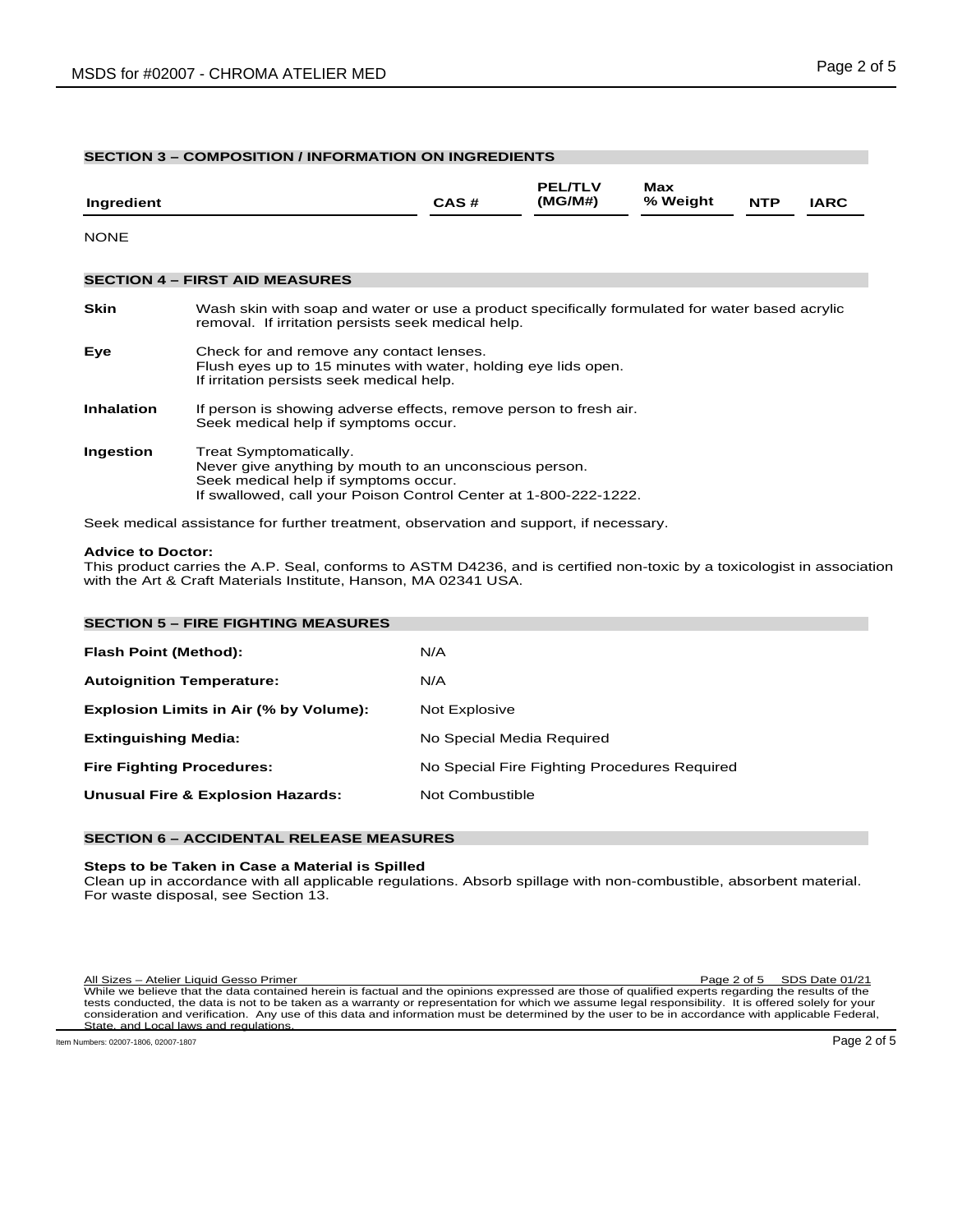- **Large Spills:** Stop the flow of material, if this is without risk. Dike the spilled material, where this is possible. Absorb with dry earth, sand or other non-combustible material.
- **Small Spills:** Mop up or absorb with earth, sand or other non-combustible material and transfer to containers for later disposal. Clean surface thoroughly to remove residual contamination. Never return spills to original containers for re-use.

### **Environmental Precautions**

Avoid discharge into drains, water courses or onto the ground. Use appropriate containment to avoid environmental contamination.

# **SECTION 7 – HANDLING AND STORAGE**

### **Precautions for Safe Handling**

Good industrial hygiene practice requires that exposure be maintained below the TLV. This is preferably achieved through the provision of adequate ventilation. When exposure cannot be adequately controlled in this way, personal respiratory protection should be employed.

Avoid contact with eyes. Avoid skin contact.

Observe good hygiene practices; wash hands after use.

### **Storage Requirements**

Store at room temperature; keep from freezing. Recommended storage conditions are between 34° F and 122 °F (1° C and 50 °C). Store in original tightly closed container.

### **SECTION 8 – EXPOSURE CONTROL / PERSONAL PROTECTION**

| <b>Respiratory Protection &amp; Special Ventilation Requirements:</b> None needed under normal conditions of use |                                            |
|------------------------------------------------------------------------------------------------------------------|--------------------------------------------|
| <b>Protective Gloves:</b>                                                                                        | None needed under normal conditions of use |
| <b>Eve Protection:</b>                                                                                           | None needed under normal conditions of use |
| <b>Other Protective Equipment:</b>                                                                               | None needed under normal conditions of use |
| <b>Engineering Controls:</b>                                                                                     | None Required                              |

### **Hygienic Work Practices**

Always observe good personal hygiene measures, such as washing after handling the material and before eating, drinking and/or smoking.

# **SECTION 9 – PHYSICAL AND CHEMICAL PROPERTIES**

**Boiling Point:** N/A **Specific Gravity (H2O=1):** N/A **Vapor Pressure:** N/A **Melting Point:** N/A **Melting Point:** N/A **Specific Vapor Density (AIR=1):** N/A **Melting Point:** Exaporation Rate: Slower than Ether **Specific Vapor Density (AIR=1): N/A Solubility in Water: N/A** 

**Reactivity in Water: Non-Reactive** 

**Appearance & Odor:** Thick Acrylic Liquid. May have slight ammonia smell.

All Sizes – Atelier Liquid Gesso Primer Page 3 of 5 SDS Date 01/21

While we believe that the data contained herein is factual and the opinions expressed are those of qualified experts regarding the results of the tests conducted, the data is not to be taken as a warranty or representation for which we assume legal responsibility. It is offered solely for your consideration and verification. Any use of this data and information must be determined by the user to be in accordance with applicable Federal, State, and Local laws and regulations.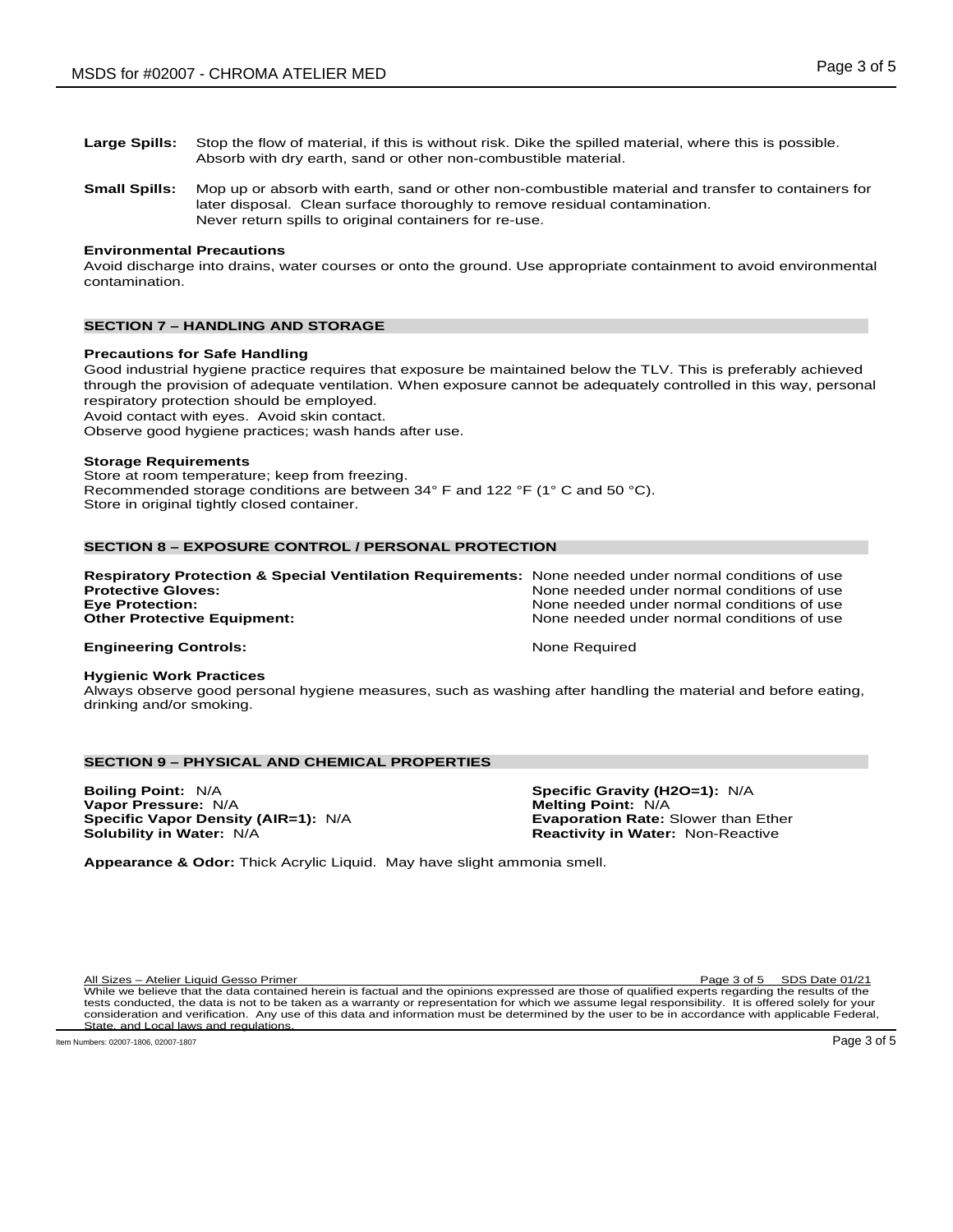# **SECTION 10 – STABILITY AND REACTIVITY**

| <b>Stability (Conditions to Avoid):</b>   | <b>None</b> |
|-------------------------------------------|-------------|
| Incompatibility (Materials to Avoid):     | None        |
| <b>Hazardous Decomposition Products:</b>  | <b>None</b> |
| <b>Hazardous Polymerization Products:</b> | None        |
|                                           |             |

# **SECTION 11 – TOXICOLOGICAL INFORMATION**

| Acute Effects Associated with the use of this material: | None Expected |
|---------------------------------------------------------|---------------|
|                                                         |               |

### **The toxicological information for the components is:** Non-toxic

# **Art & Craft Materials Institute (ACMI):**

This product carries the A.P. Seal, conforms to ASTM D4236, and is certified non-toxic by a toxicologist in association with the Art & Craft Materials Institute, Hanson, MA 02341 USA.

### **SECTION 12 – ECOLOGICAL INFORMATION**

### **Ecotoxicity**

The product is not classified as environmentally hazardous. No harmful effects known other than those associated with suspended inert solids in water.

# **SECTION 13 – DISPOSAL CONSIDERATIONS**

**RCRA Hazard Class (40 CFR 261):** This product is not classified as hazardous waste.

# **Waste Disposal Method**

Dispose of in accordance with International, Federal, State and Local regulations.

# **SECTION 14 – TRANSPORT INFORMATION**

**U.S. DOT (49 CFR 172.101):** This product is not a hazardous material as classified by CFR 172.101.

# **SECTION 15 – REGULATORY INFORMATION**

### **US Federal Regulations**

Contents of this SDS comply with OSHA Hazard Communications Standard 29 CFR 1910.1200 EPA SARA TITLE III<br>Chemical Listings: None Chemical Listings:

| Section 302.4 Extremely Hazardous Substances (40 CFR 355): | None |
|------------------------------------------------------------|------|
| Section 313 Toxic Chemicals (40 CFR 372):                  | None |

| All Sizes – Atelier Liquid Gesso Primer                                                                                                              | Page 4 of 5 SDS Date 01/21 |
|------------------------------------------------------------------------------------------------------------------------------------------------------|----------------------------|
| While we believe that the data contained herein is factual and the opinions expressed are those of qualified experts regarding the results of the    |                            |
| tests conducted, the data is not to be taken as a warranty or representation for which we assume legal responsibility. It is offered solely for your |                            |
| consideration and verification. Any use of this data and information must be determined by the user to be in accordance with applicable Federal,     |                            |
| State, and Local laws and regulations.                                                                                                               |                            |